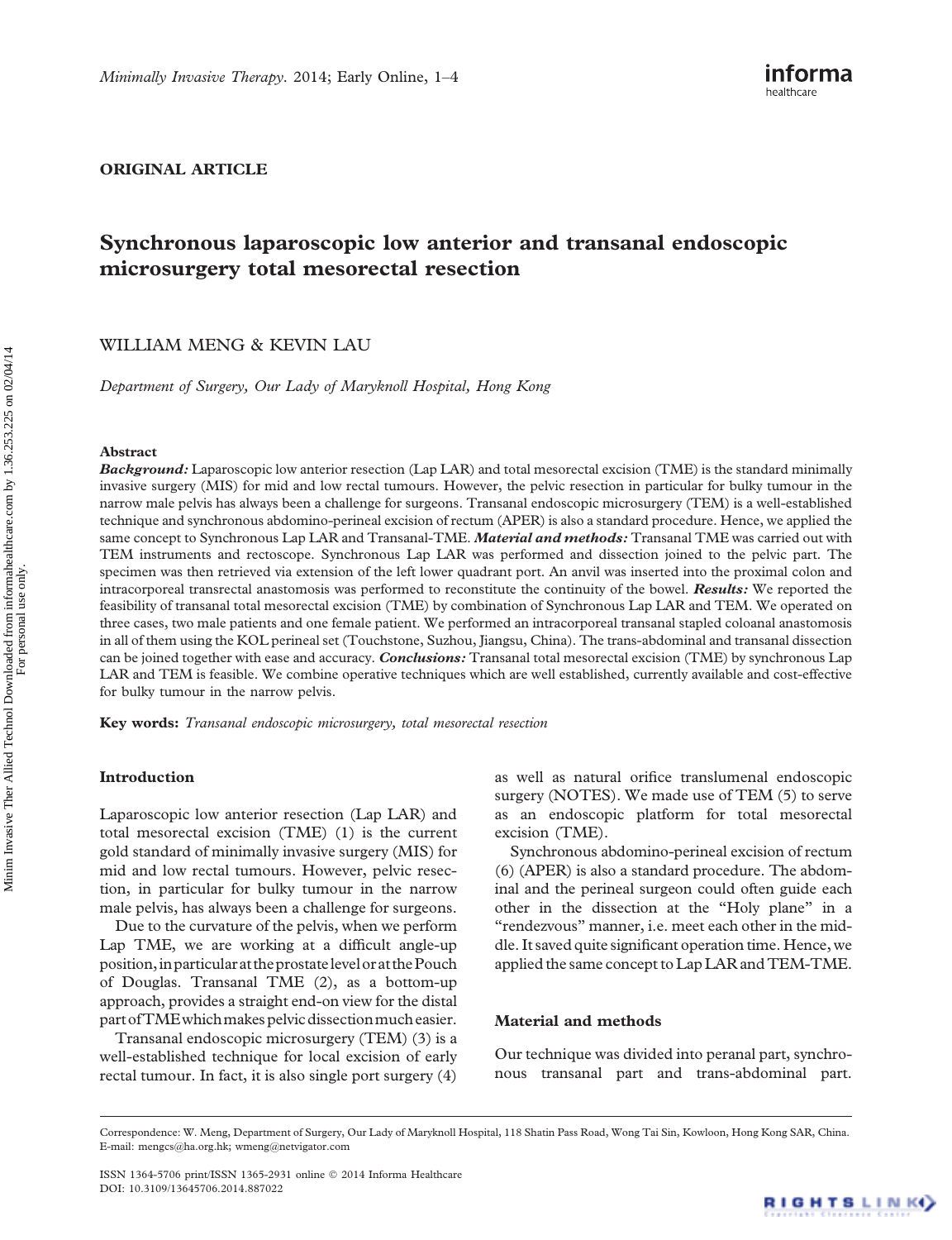Subsequently the specimen was retrieved and inspected along with the doughnuts. Then routine covering ileostomy was performed.

## Peranal part

With the patient in lithotomy position, the rectum was irrigated with Betadine solution. Then a purse-string suture was applied at the distal rectum to prepare for transanal anastomosis. The perineal set of KOL (Touchstone Suzhou, Jiangse, China) was used.

After gentle digital dilatation of the anus, the circular anal dilator was inserted. The semi-circular anoscope was then used to place our purse-string suture as in stapled haemorrhoidopexy. Double purse-string suture (Figure 1) was placed as a safeguard as it is easy to break after insertion of the TEM rectoscope. They would serve as the purse-string for our distal doughnut of anastomosis.

## Transanal part

Then the patient was put in the Lloyd Davies Position. A transanal endoscopic microsurgery (TEM) resectoscope was inserted and the level of the tumour identified. Full thickness excision of at least 2 cm distal to tumour was performed. This distal margin was sutured up with continuous stitch by endolumenal TEM techniques as in the usual fashion. Dislodgement and implantation of tumour cells was prevented. Further irrigation of the distal stump with Betadine solution was performed.



Figure 1. Double purse-string suture with anoscope and anal dilator.

Transanal total mesorectal excision (TME) was carried out with angulated TEM instruments and an ultrasonic dissector. The pneumorectum helped considerably in the exposure and dissection along the correct plane. Firstly, posterior dissection was performed to identify the "Holy plane" and was then followed proximally.

Anterior dissection along the Denonvillier fascia with the prostate as our landmark was carried out. In the female, along the rectovaginal septum, the landmark would be the vagina. The anterior dissection was extended proximally and since we had an excellent end-on view, the peritoneum could be reached with ease. By that time, we had joined the trans-abdominal and the transanal dissection together.

After completing both anterior and posterior dissection distally, we proceeded with the lateral dissection and took care of the middle rectal ligaments. A gauze was inserted as a guide for further dissection towards the pelvis by the abdominal surgeon.

#### Transabdominal part

Lap LAR was performed by the abdominal surgeon synchronous to our transanal dissection (Figure 2). We used standard techniques with four working ports with one camera port. As usual practice in oriental patients, we would perform mobilization of sigmoid, descending colon and splenic flexure if indicated. The inferior mesenteric artery was transected flush to the aorta with preservation of the nerve plexuses and the inferior mesenteric vein was transected with high tie. A trial descent was performed before we retrieved the specimen via the left lower quadrant port.

The tumour was resected and the anvil was placed at the proximal colon. This was then returned into the peritoneum. Pneumoperitoneum was re-established and the anvil was delivered through the distal purse-



Figure 2. Synchronous approach of Lap LAR withTEM assisted transanal total mesorectal excision (TME).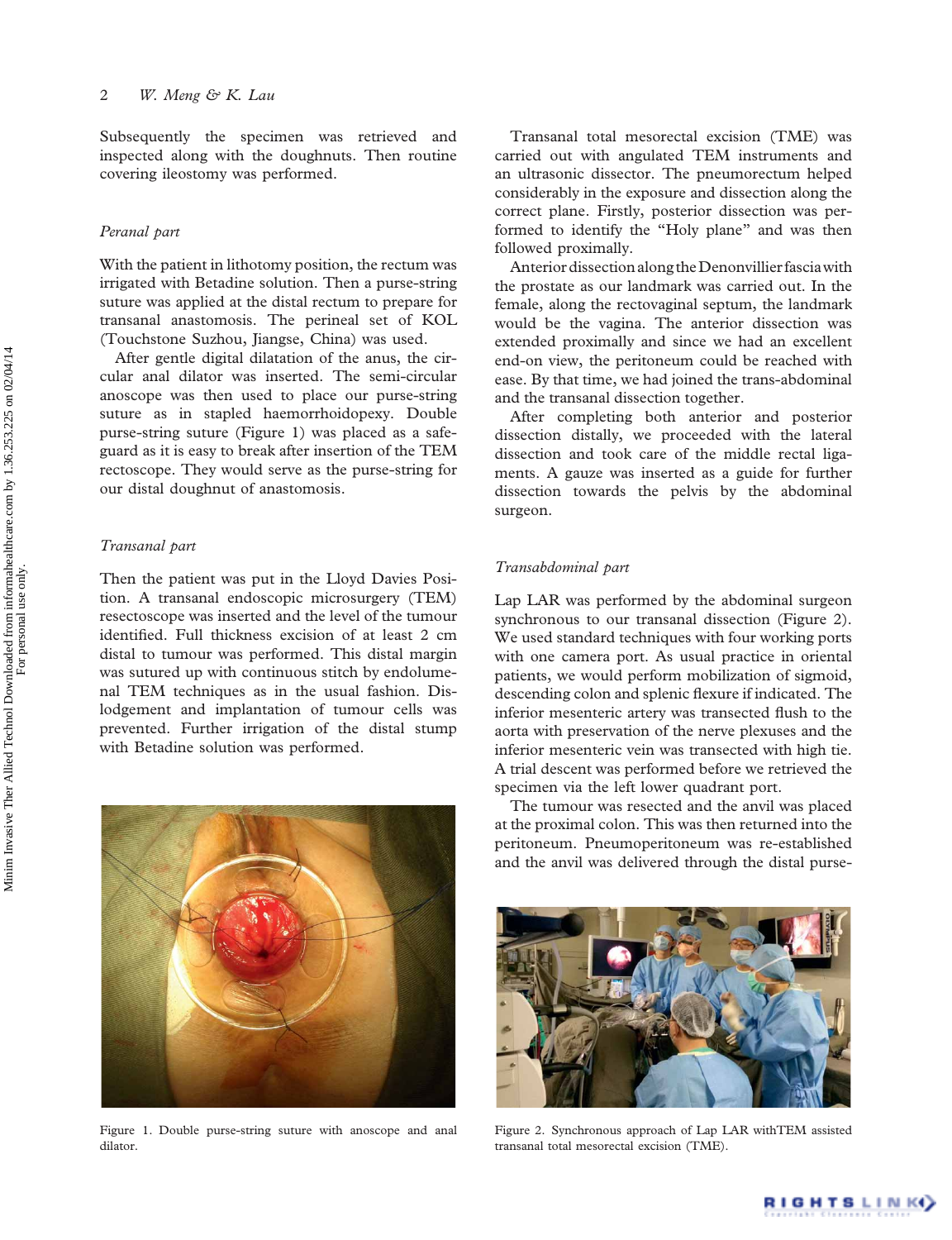string prepared at the beginning of the operation. It was joined up with the KOL stapling device. The intraluminal purse-string can be pulled through the KOL device providing extra tension ensuring a complete doughnut (Figure 3). Intracorporeal transrectal anastomosis was performed to reconstitute continuity of bowel.

After firing the staples, we inspected the anastomosis with the aid of the anoscope. By putting saline in the lumen, we could inspect the anastomosis and if there were bubbles coming out, we could put in a stitch to ensure no leakage. This is the so-called "reverse leak test" using the pneumoperitoeum and fluid in the anorectal region.

## Results

We reported the feasibility of our technique in three patients. The first, a 76-year-old man, suffered from rectal carcinoma at 4 cm from the dentate line, MRI revealed T3 and he underwent chemoradiation. Bowel preparation was very poor and we had to perform lavage intraoperatively. The operation time was prolonged to 400 min. There was turbid fluid from the drain initially, but it cleared up a few days later. We left the drain in for a longer period and finally discharged the patient on day 8. Pathology revealed pT3N0M0 moderated differentiated adenocarcinoma with clear margin.

The second patient was an 82-year-old man with a giant villous adenoma extending from 4 to 10 cm from the dentate line. Biopsy revealed severe dysplasia and he insisted to have major resection instead of a hybrid procedure of TEM and peranal resection. Pathology showed intramucosal adenocarcinoma arising from



KOL device providing extra tension ensuring a complete doughnut.

villous adenoma (pTisN0M0) with clear margin. The post-operative course was uneventful.

The third patient was an 82-year-old woman with a circumferential bulky rectal carcinoma at 5 cm from the dentate line. She had been denied pre-operative chemoradiation by her oncologist in view of her age. We had to spend time for adhesiolysis due to a previous abdominal operation and she was also detected to have surgical emphysema intra-operatively. Despite the long operation time of 330 min, she enjoyed a smooth recovery. Pathology revealed pT3N2M0 moderated differentiated adenocarcinoma with clear margin. She was discharged on day 5.

## Discussion

Laparoscopic low anterior resection (Lap LAR) and total mesorectal excision (TME) is the current gold standard of treatment of mid and low rectal tumours. However, bulky tumour in the narrow male pelvis has remained a challenge. Robotic assisted surgery was in vogue but recent data indicate that it was too expensive to be cost-effective.

Due to the curvature of the pelvis, when we perform Lap TME, we are working at a difficult angle-up position, in particular at the prostate level or a the Pouch of Douglas. Our practice of rotating our 30 lens to "look upwards" may help but was not ideal. Furthermore, our usual laparoscopic instruments were all straight.

By thinking out of the box, the solution appeared to be transanal TME. This "bottom-up" approach provided a straight end-on view for the distal part of TME which made the pelvic dissection much easier. However, the limited space in the anorectal region and the difficulty in reaching up through the anal sphincters were hindrances.

Transanal endoscopic microsurgery (TEM) is a well-established technique for local excision of early rectal tumour. In fact, it is also single port surgery as well as natural orifice translumenal endoscopic surgery (NOTES) [\(7](#page-3-0)).

Modification included transanal endoscopic operation (TEO) ([8](#page-3-0)), transanal minimally invasive surgery (TAMIS) [\(9\)](#page-3-0) and also different kinds of single port devices were used via the transanal approach. However, TEM is the best in terms of the dedicated electrosurgical unit with direct feedback of intraluminal pressure, the articulated instruments ([10\)](#page-3-0), and the special skill set of endolumenal dissection. Hence, we selected TEM ([11](#page-3-0)) as our endoscopic surgery platform for transanal TME.

Synchronous abdomino-perineal excision of rectum Figure 3. The intralumenal purse-string can be pulled through the contract to a standard procedure. The abdominal Figure 3. The abdominal Figure 3. The abdominal Figure 3. The abdominal  $APER$ ) is also a standard procedure.